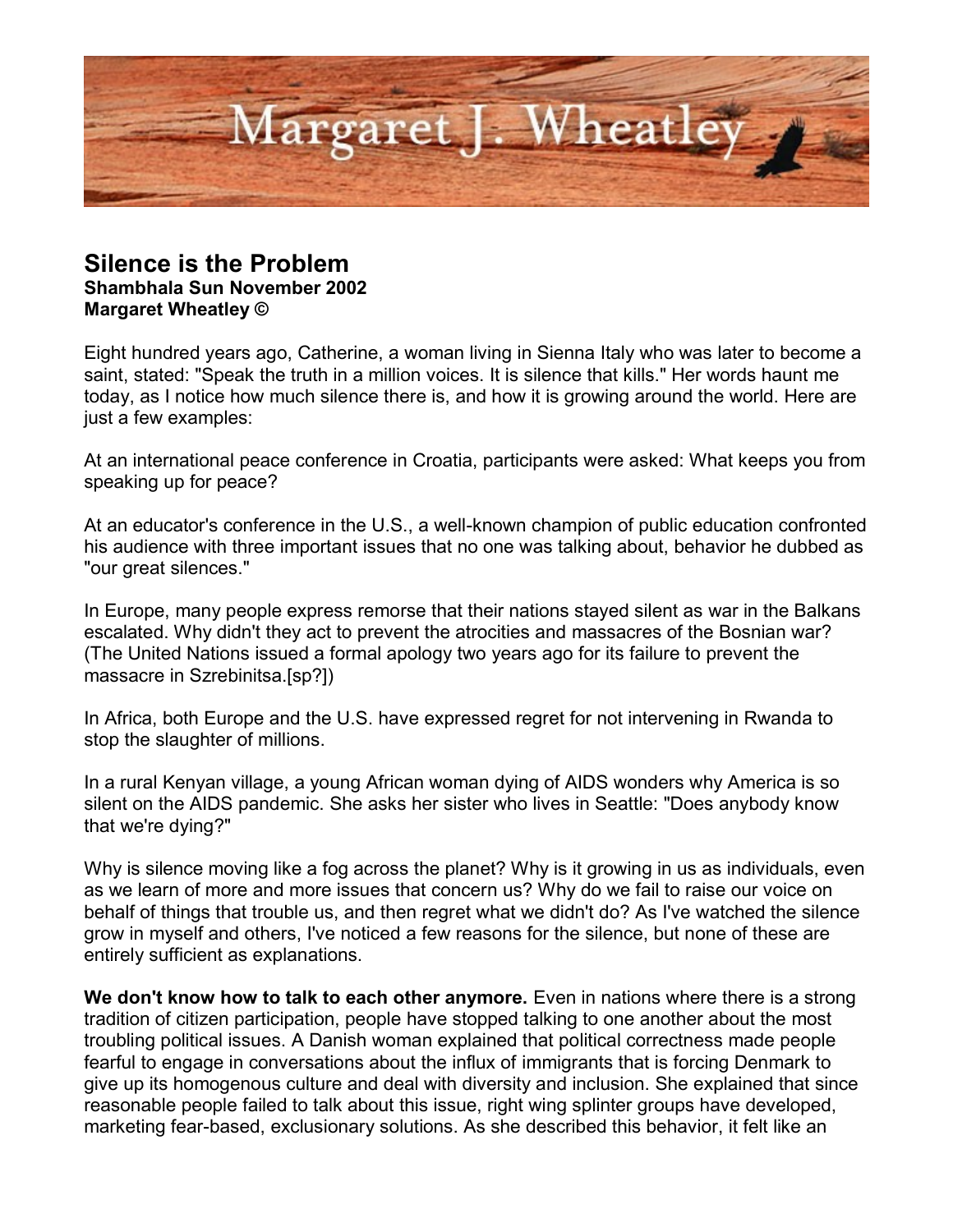accurate description of what's happened in many democratic societies. The silence of thoughtful people creates a vacuum filled by extremism.

**We're overwhelmed by the amount of suffering in the world.** It's impossible to notice what's going on in the world during this dark age without feeling overwhelmed and helpless. There are very few true solutions. Most solutions only result in more complex problems, and every act of compassion is countered by more acts of aggression and greed. The sheer number of problems, and their unending nature and global scale, has pushed many of us into silence. It is too much to bear, and so we choose numbness over involvement.

People feel more powerless now than at any time in recent history. Recently I was in a conversation with twenty-five people, ages 22 to 60, from fifteen different countries. I was saddened to hear that all but one of us shared the same experience --we do not feel represented by our governments, and we feel powerless to change this. Decisions are being made in our name that we absolutely disagree with. (Only one person in this conversation felt they were living in a country where democracy was gaining strength, and that was The Netherlands.) As one young leader from England now living in Holland remarked: "I see all these decisions being made by men in ties. I feel so f----- angry. I see the youth not being heard, getting pissed off and going to the streets in protest, and look at what happens to them!"

**We're afraid of what we might lose if we speak out.** A young Ecuadorian environmentalist working for her government described how she couldn't get support from local environmental organizations because they were afraid they might lose their government funds. The U.S. educator who named "our great silences" noted that educators fear the loss of funding or favors if they question current policies. In the sixties, this was called "being coopted," forfeiting one's integrity and principles in order to stay on the good side of those in power. Since then, cooptation seems to have become more more prevalent, just more subtle. We hesitate to challenge those who offer us employment, funds, or respectability. We want to see change, justice, peace, but delude ourselves into thinking these can occur with no cost to ourselves.

**We've convinced ourselves that what is happening elsewhere doesn't affect us.** Perhaps we're still denying our interconnectedness, believing that things happening far away do not threaten us. Or perhaps we're grasping for whatever personal benefits we can while we still have time, sensing that things are only getting worse.

I've had a personal experience with silence and giving voice. I became committed to being aware of my silence several years ago when I was working with a colleague from South Africa. It was just eighteen months after the elections that brought Mandela and black South Africans to power. My friend, like many white South Africans, was just then learning the details of apartheid, the system under which he, as a white, had prospered while millions had suffered so horribly. As more and more atrocities were revealed, his 27 year old son came to him one day and asked: "How could you not have known what was going on? How could you not know?" I was sitting in the comfort of a conference room in America when I heard this story. But the questions pierced right through me. I knew in that moment that I never wanted to be in the position of my friend, that I never wanted to be confronted by my own children or grandchildren.

Since then, I do not always speak up for all the issues and problems that disturb me. I give